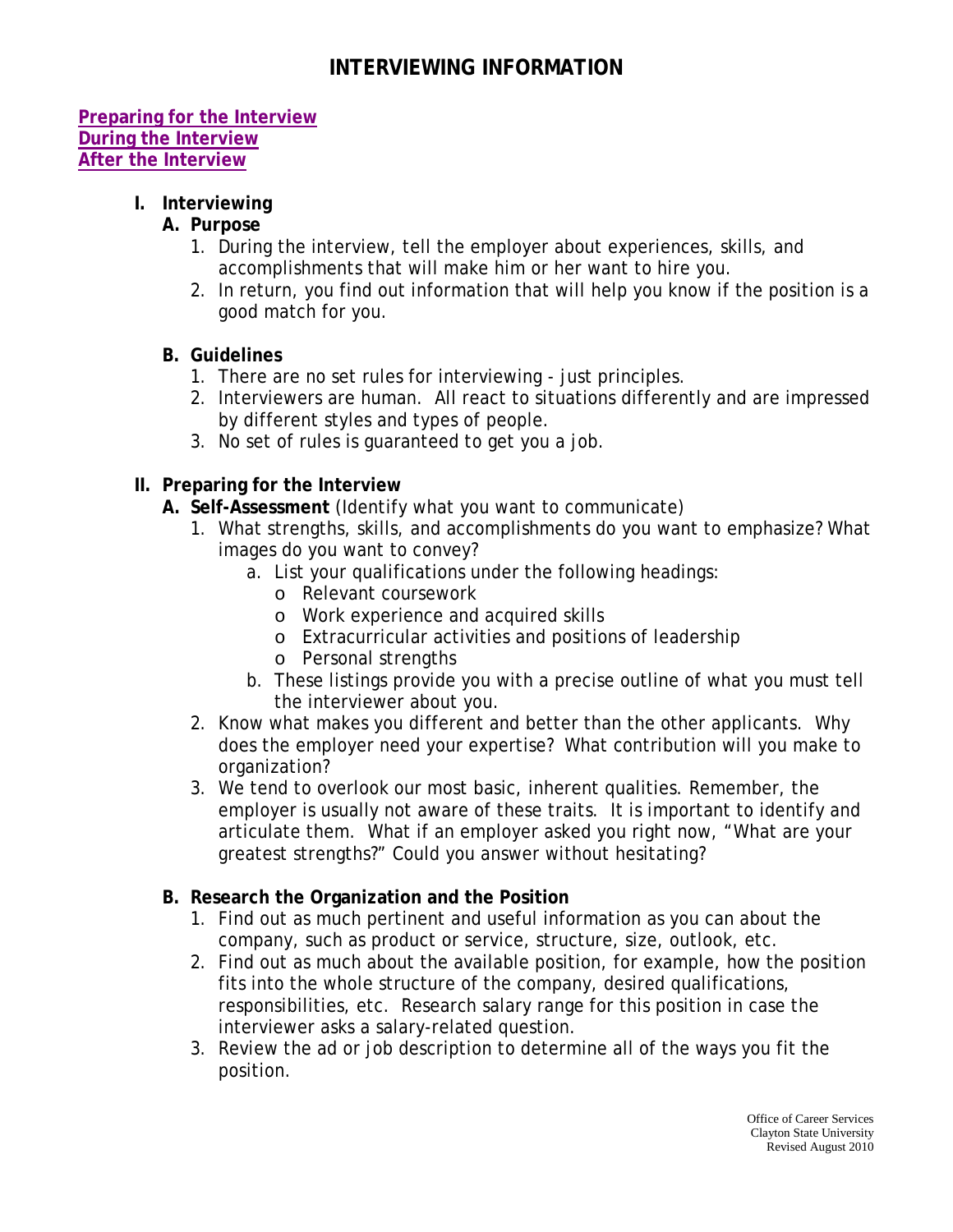- **C. Dress**
	- 1. *Women*: Wear a simply tailored, dark-colored suit or dress; be moderate in use of makeup and perfume; have a polished hairstyle; limit jewelry.
	- 2. *Men*: Wear a clean, pressed, conservative suit with a subdued shirt and tie; wear plain socks and shined shoes; keep hair neat and trimmed; limit jewelry.

# **D. Time**

- 1. Arrive approximately 15 minutes early.
- 2. Allot time to arrive 30 minutes early if the interview is a long distance away.

# **E. Resume and Examples of Past Performances**

- 1. Prepare and bring copies of most current resume.
- 2. Bring examples of past performances if applicable (portfolios, brochure of program you've been responsible for, etc.)

# <span id="page-1-0"></span>**III. During The Interview**

# **A.Answering Questions**

- 1. Before answering, determine what information the interviewer is trying to get. Think before answering. If the question is unclear, ask for clarification.
- 2. Your objective is to tell about your skills, abilities, strengths, and achievements in an effective way. Use the P.A.R. (problem, action, result) method to help you remember to communicate the entirety of your experiences.
- 3. The key to answering a question correctly is to relate work experience, educational training, and personal strengths to the particular job for which you are applying.
- 4. Convey all positive qualities. Try to anticipate any negative perceptions that the employer may address and determine how you will turn negatives into positives.
- 5. Throughout the interview emphasize what you can contribute to the job and the organization.
- 6. Be concise in your responses. Support your ideas with examples.
- 7. Know the employer's name and use it.
- 8. Practice. Ask a friend, spouse, or professional to help simulate an interview. Avoid memorizing what you want to say. Your words should flow naturally. Contact Career Services to schedule an appointment to conduct practice interviews.
- 9. Always be truthful.
- 10.Relax. Nervousness is natural, but you should not let it overtake you.
- 11.Don't be too humorous or too serious. Follow the natural flow of the interview.